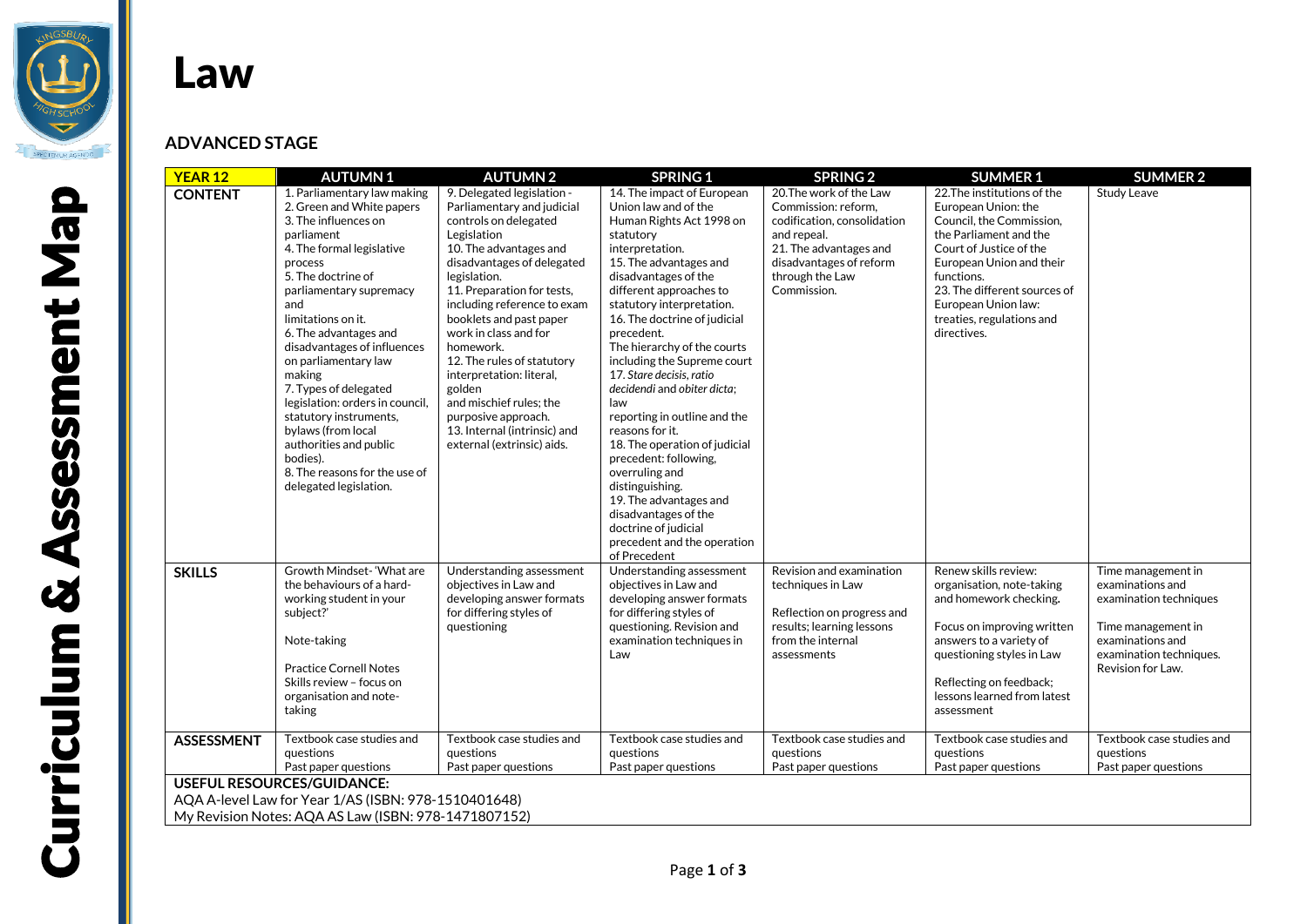

| YEAR 13        | <b>AUTUMN1</b>                             | <b>AUTUMN2</b>                 | <b>SPRING 1</b>                                           | <b>SPRING 2</b>                                          | <b>SUMMER 1</b>             | <b>SUMMER 2</b>    |
|----------------|--------------------------------------------|--------------------------------|-----------------------------------------------------------|----------------------------------------------------------|-----------------------------|--------------------|
| <b>CONTENT</b> | The distinction between law                | Criminal law: Common law       | Criminal law: Theft (s1 Theft                             | Criminal law: Self-                                      | Revision of Year 1 and Year | <b>Study Leave</b> |
|                | and morality and the                       | offence of involuntary         | Act 1968).                                                | defence/prevention of                                    | 2 topics                    |                    |
|                | diversity of moral views in a              | manslaughter:                  | Robbery (s8 Theft Act                                     | crime.                                                   |                             |                    |
|                | pluralist society.                         | • unlawful act manslaughter    | 1968).                                                    | • Duress.                                                |                             |                    |
|                | • The relationship between                 | • gross negligence             | Attempt (s1 Criminal                                      | • Duress of circumstances.                               |                             |                    |
|                | law and morality and its                   | manslaughter. Common           | Attempts Act 1981).                                       |                                                          |                             |                    |
|                | importance.                                | assault:                       | Defences: Insanity.                                       | Nature of law: The role law                              |                             |                    |
|                | • The legal enforcement of                 | $\bullet$ assault              | • Automatism.                                             | plays in society.                                        |                             |                    |
|                | moral values.                              | • battery.                     | • Intoxication.                                           | • The effect of law on                                   |                             |                    |
|                |                                            | Offences Against the Person    |                                                           | enforceable rights and the                               |                             |                    |
|                | Criminal law: Rules and                    | Act 1861:                      | Contract law: Rules and                                   | balance required between                                 |                             |                    |
|                | principles concerning                      | · s47 assault/battery          | principles of contract law                                | competing interests (eg                                  |                             |                    |
|                | general elements of                        | occasioning actual bodily      | concerning formation,                                     | public and private).                                     |                             |                    |
|                | criminal liability and liability           | harm                           | terms, vitiating factors,                                 | • The meaning and                                        |                             |                    |
|                | for offences against the                   | • s20 unlawful and malicious   | discharge of a contract and                               | importance of fault in civil                             |                             |                    |
|                | person, property offences                  | wounding or inflicting         | associated remedies.                                      | and/or criminal law.                                     |                             |                    |
|                | and attempt. Harm as the                   | grievous bodily harm           | Analysis and evaluation of                                | The meaning of justice and                               |                             |                    |
|                | basis for criminalising                    | • s18 unlawful and malicious   | the voluntary nature of a                                 | theories of justice.                                     |                             |                    |
|                | conduct.                                   | wounding or causing            | contract and of principles                                | • The extent to which the                                |                             |                    |
|                | Autonomy, fault and                        | grievous bodily harm with      | governing contract law, with                              | law (civil and/or criminal)                              |                             |                    |
|                | individual responsibility.                 | intent to cause grievous       | particular reference to the                               | achieves justice                                         |                             |                    |
|                | Principles in formulating                  | bodily harm.                   | issues specified below:                                   |                                                          |                             |                    |
|                | rules of criminal law:<br>• fair labelling | Tort law: Liability in respect | • outline of the theory of<br>freedom of contract and the | Consumer Rights Act 2015<br>• Terms implied into a       |                             |                    |
|                | • correspondence                           | of visitors (Occupiers'        | competing need to protect                                 |                                                          |                             |                    |
|                | • maximum certainty                        | Liability                      | the consumer                                              | contract to supply goods:<br>• s9 (satisfactory quality) |                             |                    |
|                | • no retrospective                         | Act 1957).                     | • outline of the distinction                              | • s10 (fitness for particular                            |                             |                    |
|                | liability.Common law                       | • Liability in respect of      | between offers, offers in                                 | purpose)                                                 |                             |                    |
|                | offence of murder:                         | trespassers (Occupiers'        | unilateral contract and                                   | • s11 (description).                                     |                             |                    |
|                | voluntary manslaughter:                    | Liability Act 1984).           | invitation to treat; outline of                           | • Remedies for the breach of                             |                             |                    |
|                | · loss of control (s54                     | · Private nuisance.            | acceptances including the                                 | a term implied into a                                    |                             |                    |
|                | <b>Coroners and Justice Act</b>            | • The rule in Rylands v        | rationale for the postal rule                             | contract to supply goods:                                |                             |                    |
|                | 2009)                                      | Fletcher.                      | and its relationship to                                   | • s20 (short term right to                               |                             |                    |
|                | · diminished responsibility                | • Nature and purpose of        | electronic communications                                 | reject)                                                  |                             |                    |
|                | (s2 Homicide Act 1957 as                   | vicarious liability            | • outline of the rationale for                            | • s23 (right to repair or a                              |                             |                    |
|                | amended).                                  | • Testing employment           | consideration, and of the                                 | replacement)                                             |                             |                    |
|                |                                            | status                         | relationships between                                     | $\bullet$ s24 (right to a price                          |                             |                    |
|                | Tort law: Rules and                        | • Other areas of vicarious     | consideration and privity,                                | reduction or a final right to                            |                             |                    |
|                | principles concerning                      | liability                      | and between consideration                                 | reject).                                                 |                             |                    |
|                | liability and fault in                     | Contributory negligence.       | and economic duress                                       | • Terms implied into a                                   |                             |                    |
|                | actions for negligence,                    | • Consent (volenti non-fit     | • outline of the nature and                               | contract to supply services:                             |                             |                    |
|                | occupiers' liability, nuisance             | injuria).                      | effectiveness of exemption                                | • s49 (reasonable care and                               |                             |                    |
|                | and vicarious liability, and               | • Defences specific to         | clauses                                                   | skill)                                                   |                             |                    |
|                | associated defences and                    | private nuisance and the       | • outline of the nature and                               | • s52 (performance within a                              |                             |                    |
|                | remedies.                                  | rule in Rylands v Fletcher.    | effectiveness of remedies                                 | reasonable time).                                        |                             |                    |
|                | Analysis and evaluation of                 | • Basic understanding of       | including specifically                                    | • Remedies for the breach of                             |                             |                    |
|                | when tort law imposes                      | compensatory damages for       | consumer remedies.                                        | a term implied into a                                    |                             |                    |
|                | liability, with particular                 | physical injury to people,     | Contract formation: Offer                                 | contract to supply services:                             |                             |                    |
|                | reference to the issues                    | damage to property and         | and acceptance.                                           | • s55 (right to repeat                                   |                             |                    |
|                | specified below:                           | economic loss; basic           | • Consideration (including                                | performance)                                             |                             |                    |
|                | · basic understanding of the               | understanding of the           | privity of contract).                                     | • s56 (right to a price                                  |                             |                    |
|                | public policy factors                      | principle                      | • Intention to create legal                               | reduction).                                              |                             |                    |
|                | governing the imposition of                | of mitigation of loss.         | relations.                                                |                                                          |                             |                    |
|                | a duty of care (the                        | • Injunctions.                 | • Express and implied terms.                              |                                                          |                             |                    |